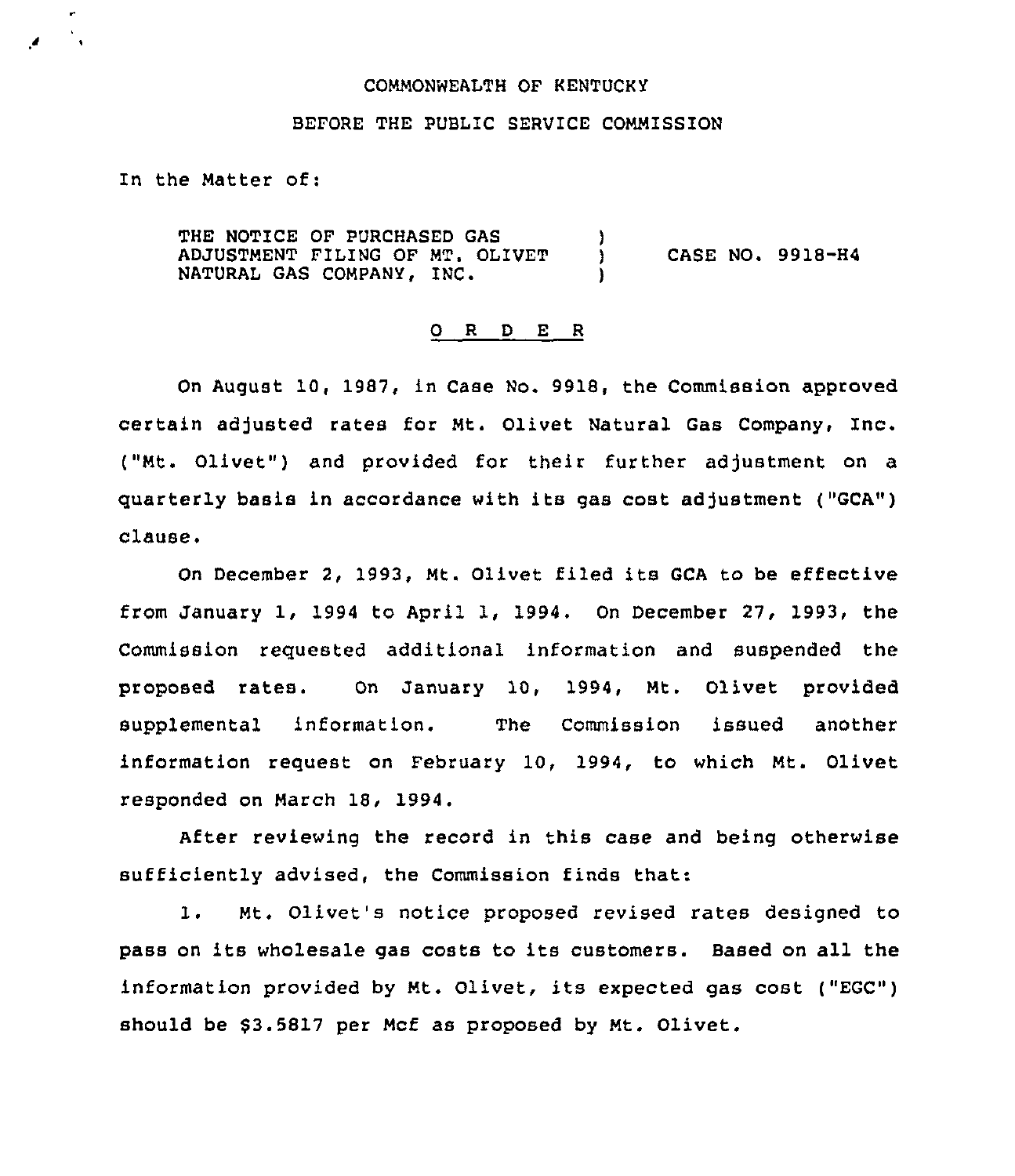2. Nt. Olivet's notice set out a current quarter refund adjustment of 6.94 cents per Mcf to return refunds of \$3,006, including interest, to its customers. The total refund adjustment of 9.9 cents per Ncf includes this adjustment and a previous quarter adjustment.

3. The notice set out a current quarter actual adjustment ("AA") of 3.16 cents per Mcf corresponding to April, May, and June 1993, with a proposed total AA of (47.74) cents per Ncf. The current quarter AA should be recalculated to correct past errors in the AA calculation. The AA of {58.46) cents per Ncf reconciles under- and over-collections from the period of October 1, 1991 through June 30, 1993, and replaces all previous AAs.

4. These adjustments produce a gas cost recovery rate of 52.8981 per Ncf, 5.49 cents per Mcf less than the prior rate.

5. The corrected rate adjustments in the Appendix to this Order are fair, just, and reasonable, in the public interest, and should be approved effective for gas supplied on and after the date of this Order.

IT IS THEREFORE ORDERED that:

 $\overline{a}$ 

1. The rates proposed by Nt. Olivet be and they hereby are denied.

2. The rates in the Appendix to this Order are fair, just, and reasonable and are effective for gas supplied on and after the date of this Order.

 $-2-$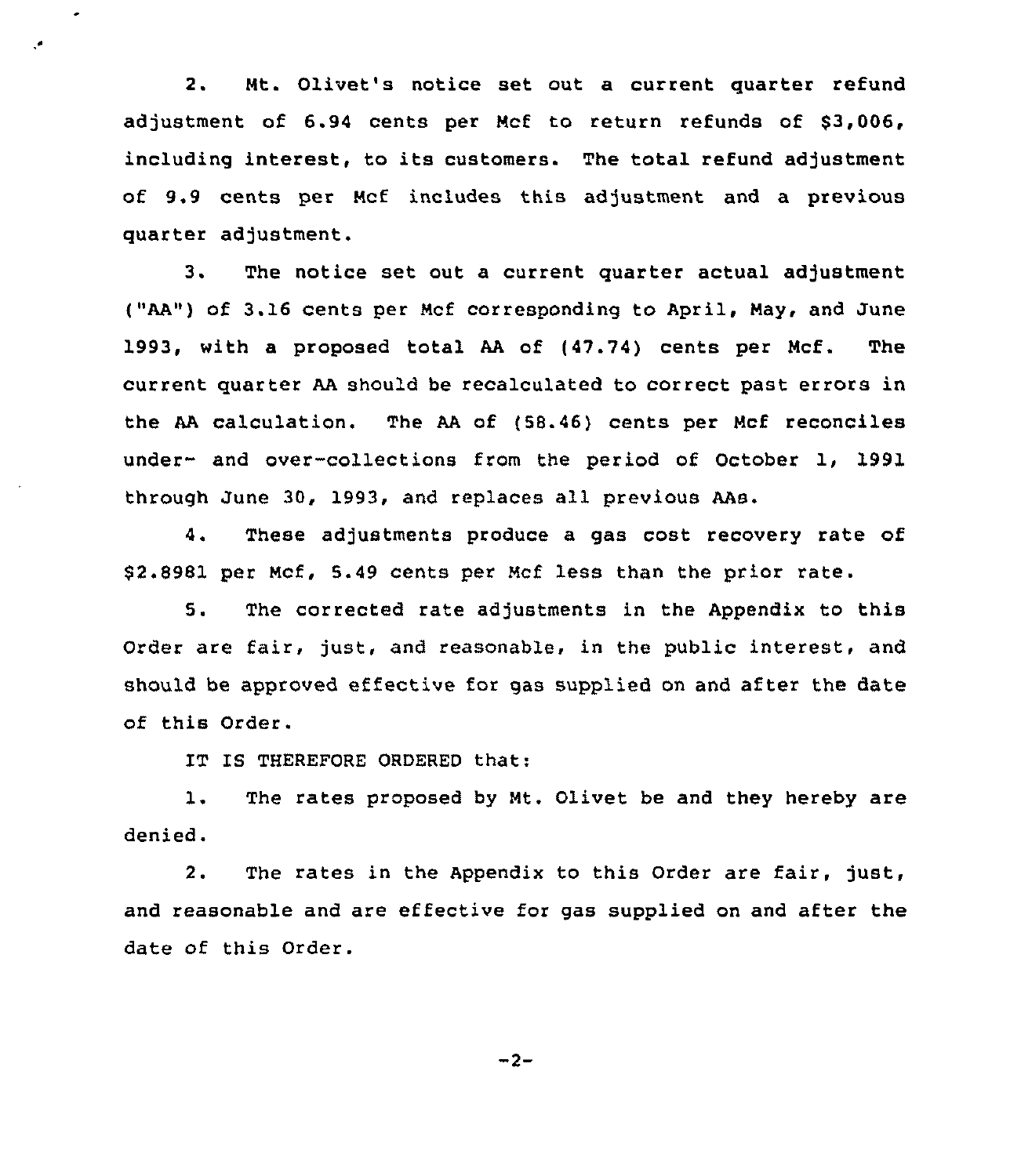# APPENDIX

APPENDIX TO AN ORDER OF THE KENTUCKY PUBLIC SERVICE SSION IN CASE NO. 9918-H4 DATED May 26, 1994. COMMISSION IN CASE NO. 9918-H4 DATED

 $\bullet$ 

The following rates and charges are prescribed for the customers in the area served by Mt. Olivet Natural Gas Company, Inc. All other rates and charges not specifically mentioned herein shall remain the same as those in effect under authority of this Commission prior to the effective date of this Order.

Rates: Monthly

 $\bullet$ 

|                                            | Base<br>Rate | Gas Cost<br>Recovery<br>Rate | Total    |
|--------------------------------------------|--------------|------------------------------|----------|
| First 1,000 cu. ft. or less                | \$2.98       | \$2.8981                     | \$5,8781 |
| Next 4,000 cu. ft. per<br>1,000 cu. ft.    | 1.2613       | 2.8981                       | 4.1594   |
| Next 5,000 cu. ft. per<br>$1,000$ cu. ft.  | 1,0613       | 2.8981                       | 3.9594   |
| Next 10,000 cu. ft. per<br>$1,000$ cu. ft. | 0.9113       | 2,8981                       | 3,8094   |
| Over 20,000 cu. ft. per<br>$1,000$ cu. ft. | 0.7113       | 2.8981                       | 3,6094   |